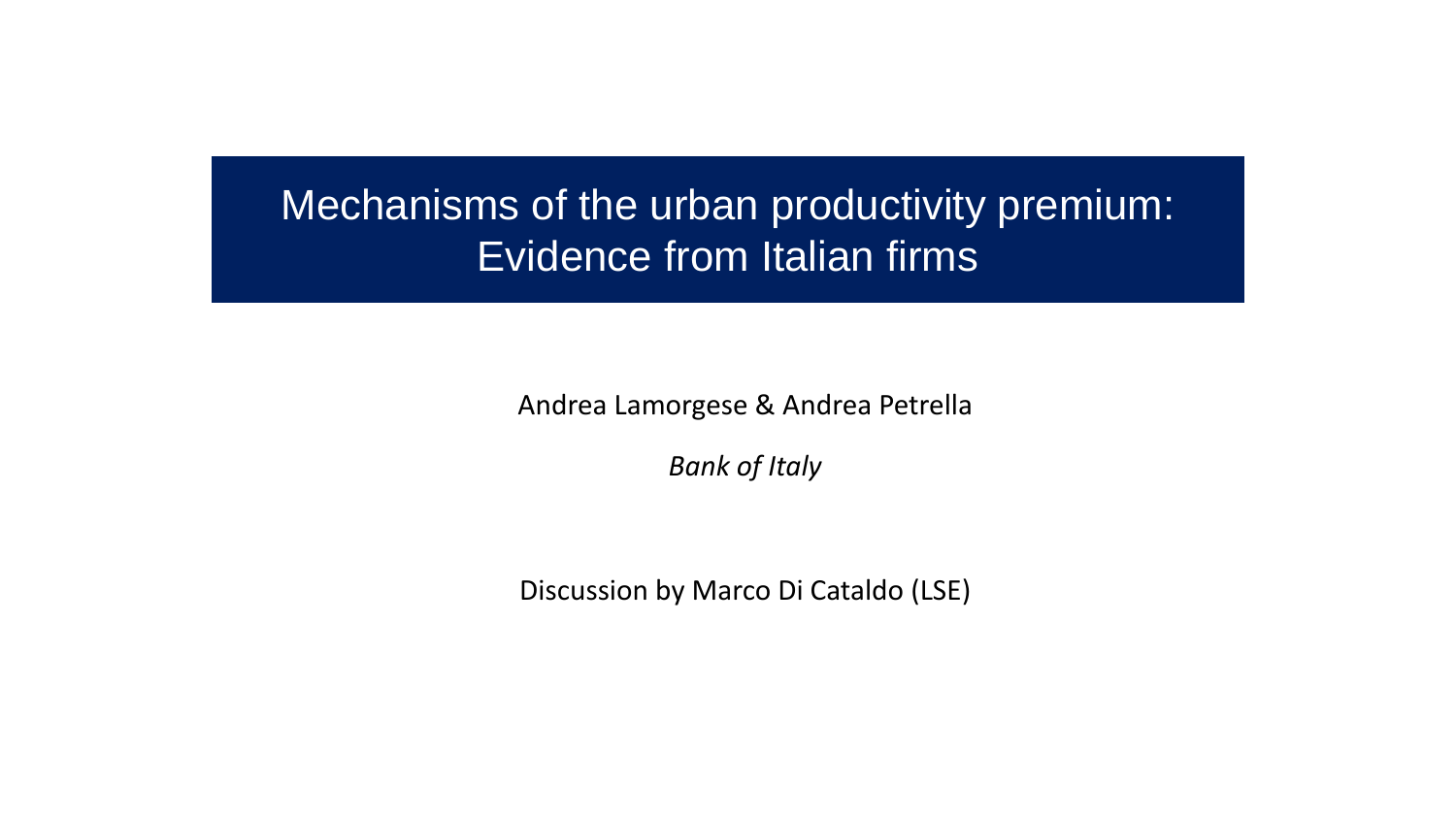## The paper in a nutshell

- Explores the urban productivity premia for firms, distinguishing between the effect of sorting (firmcomponent) and of agglomeration economies (city-component)
- Exploits data on location of Italian firms over time (2005-2014) to isolate the impact on productivity of moving to urban areas
- Empirical analysis
	- Two-step productivity estimates with firm/city FE *à la* Abowd et al (1999) and Combes et al (2008) to calculate the size of firm/city-effects
	- DiD/synthetic control method approach to identify the productivity impact of relocation and the dynamics of the estimated effect
- Causal focus, careful discussion of endogeneity issues
- Estimated productivity premium for firms moving into cities of 15pp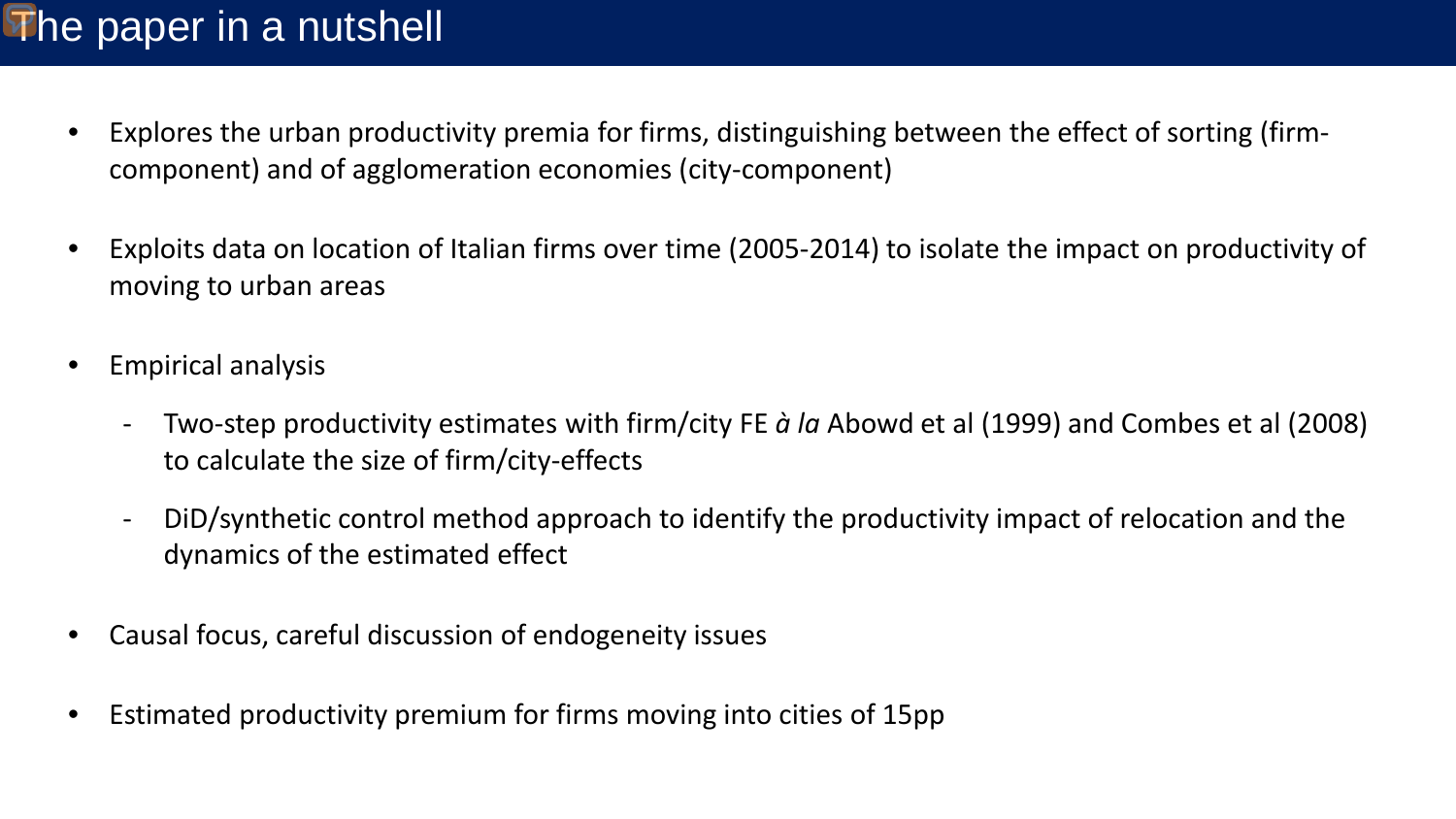- Important contribution to the study of localisation/agglomeration economies
- Little empirical evidence in the literature on the quantification of urban productivity premium and on firm-specific impact of relocation  $\rightarrow$  important implications
	- Confirm the role of large cities as places where learning processes are at play influencing economic dynamism of local players (De La Roca & Puga 2017)
	- Relocation leads to productivity boosts  $\rightarrow$  Easing barriers for (internal) mobility
- Sound and robust analysis adopting counterfactual methods (in a relatively novel way)
- Paper carefully written, easily readable, well-structured
	- More in-depth Discussion of results? (present broader implications, reflect upon external validity)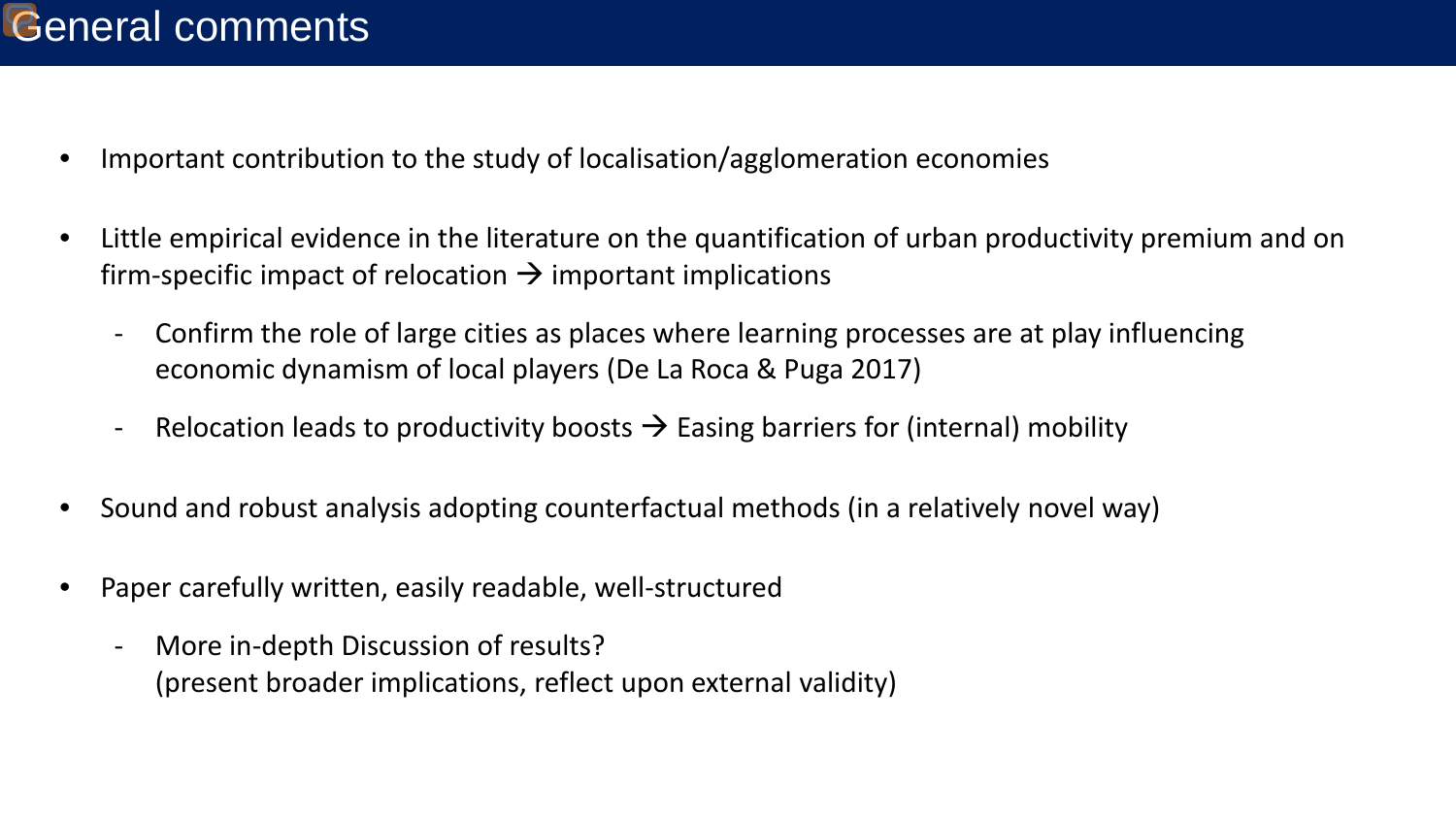## Further comments/suggestions/doubts

- Italian context how specific is it?
	- Densely populated territory, few very large cities. Definition of large city is >500k inhabitants how sensitive are results to this definition?
	- Firms highly attached to LLM, low propensity to mobility. Many moves driven by the crisis?
	- Firms shut down during crisis are mainly manufacturing heterogeneity of results by manuf/services?
- More clarity in the description of LLM? LLM  $\neq$  city and movers from e.g. non-urban to urban can be within LLM
- Profile of relocating firms
	- How many firms are actually used for the DiD estimates (2010, 2011, 2012 movers)? In some cases, these may be relatively few (urban small to urban big total: 22k)
	- Most firms move within very short distance. Of these, how many remain within the same municipality (not just same LLM)? Should these be counted?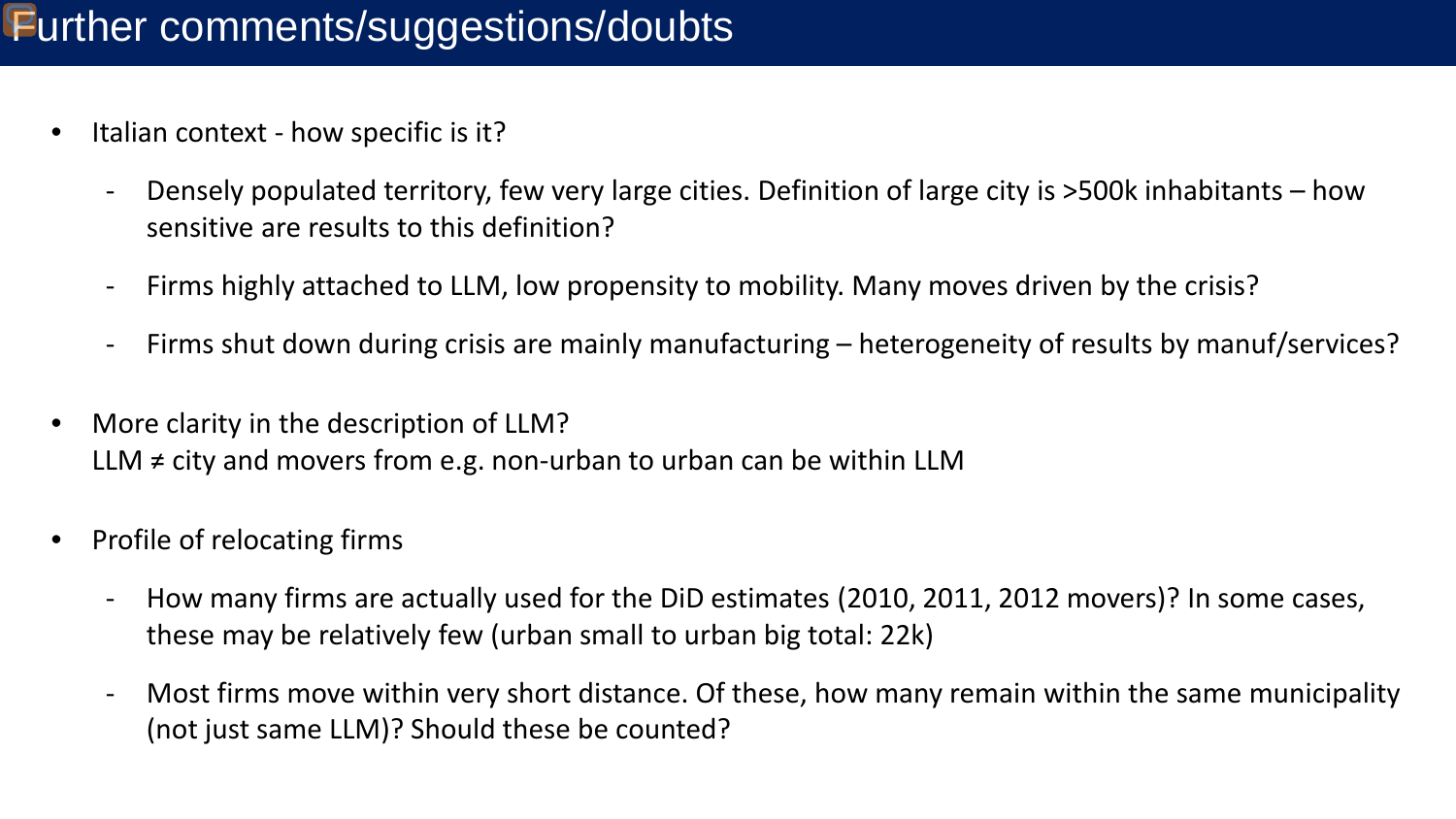- After accounting for pre-trends, the finding that relocation *always* pays off holds
	- What is driving the productivity increase of e.g. non-urban to non-urban or urban to urban movers? (or urban small to urban small/ urban big to urban big/ urban big to urban small/ urban to non-urban)
	- Is the magnitude of the *urban* productivity premium really 15pp? Should we not discount the overall positive effect of relocation (regardless of where)?
- Endogeneity:
- 1. Relocating firms are eminently different from non-relocating firms, before relocation Pre-treatment trends of T and C are matched with synth. Do you have information on e.g. ownership change?
- 2. Assumption of random mobility of firms across cities

Positive shocks to an urban area do not drive firms' mobility because costs of mobility outweigh benefits. What about shocks in non-urban areas, forcing mobility?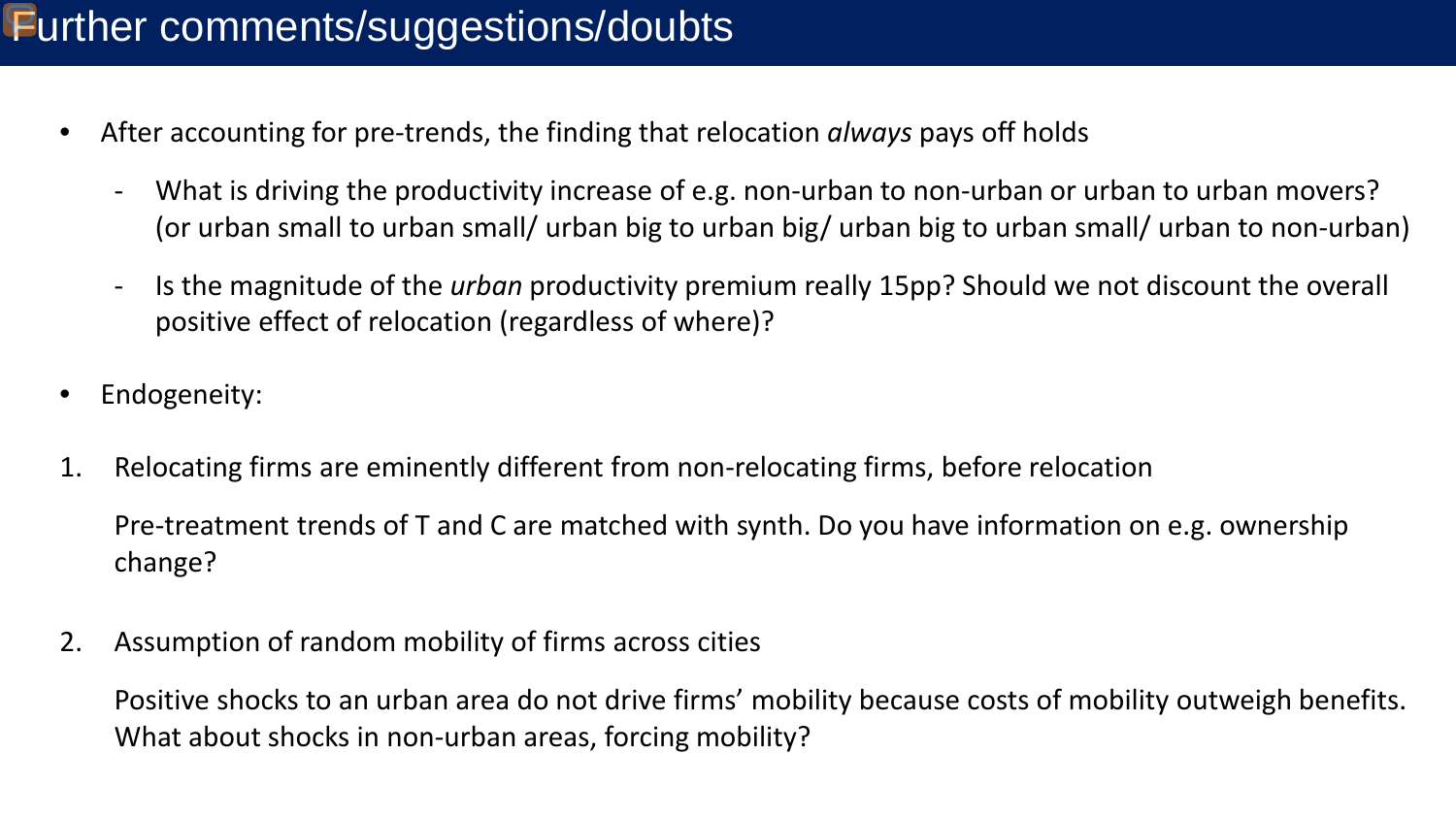## Further comments/suggestions/doubts

- Discussion of synth result: not all discrepancies are significant (Hard to calculate placebo gaps in your setting)
- Switchers in 2009?
- Synth robustness tests
	- Placebo cutoff test?
	- Can 'donor' firms be affected by the arrival of the new firm(s), competitor in the same sector and LLM? Donors from neighbouring province to minimise spillovers?



*Overall, very interesting and convincing paper*